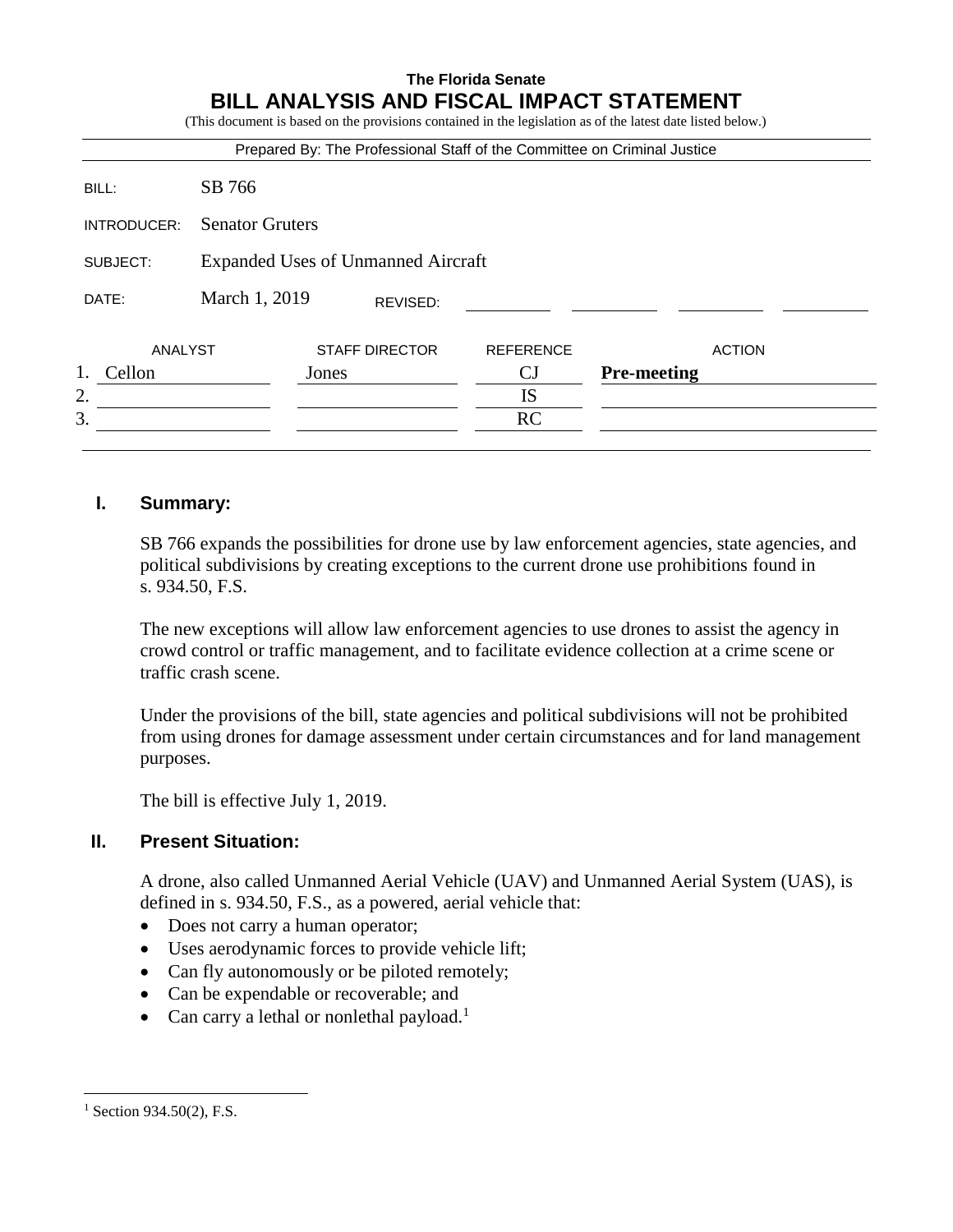Drones range in size from wingspans of 6 inches to 246 feet and can weigh from approximately 4 ounces to over 25,600 pounds.<sup>2</sup> They may be controlled manually or through an autopilot that uses a data link to connect the drone's pilot to the drone.<sup>3</sup> Drones can be equipped with infrared cameras,<sup>4</sup> and "LADAR" (laser radar).<sup>5</sup> In 2011, it was reported that the U.S. Army contracted with two corporations to develop facial recognition and behavioral recognition technologies for drone use.<sup>6</sup>

## **Federal Aviation Authority**

In February 2012, Congress passed the Federal Aviation Authority (FAA) Modernization and Reform Act of 2012 (Act), which required the FAA to safely open the nation's airspace to drones by September 2015.<sup>7</sup> The FAA regulates the use of drones as it does all aircraft in the national airspace, with an emphasis on safety, efficiency, and national security, but views considerations such as privacy beyond the scope of FAA authority.<sup>8</sup>

Under the authority granted in the 2012 Act, the FAA issued its regulations on the operation and certification of small (less than 55 pounds at take-off) unmanned aircraft systems in June  $2016$ . The 2016 small drone regulations are still in effect and include airspace restrictions and a waiver mechanism allowing for deviations from drone operational restrictions upon application and authorization by the  $FAA<sup>10</sup>$ 

<sup>2</sup> 14 CFR Part 91, Docket No. FAA-2006-25714, Department of Transportation, Federal Aviation Administration, *Unmanned Aircraft Operations in the National Airspace System*, February 6, 2007.

<sup>3</sup> *Id*.

<sup>4</sup> Infrared cameras can see objects through walls based on the relative levels of heat produced by the objects. *Drones in Domestic Surveillance Operations: Fourth Amendment Implications and Congressional Response*, Congressional Research Service, April 3, 2013, available at [www.fas.org/sgp/crs/natsec/R42701.pdf](http://www.fas.org/sgp/crs/natsec/R42701.pdf) (last viewed February 22, 2019). Search and rescue drones equipped with thermal imaging help first responders identify the location of people lost in chaotic scenes, and police departments have started using drones with thermal capabilities to identify the location of suspects while keeping an infrared eye on their officers. *Best Infrared Drones (Buying Guide)*, Spire Drones, available at <https://buythebestdrone.com/best-infrared-drones/> (last viewed February 22, 2019).

<sup>&</sup>lt;sup>5</sup> The research and development laboratory at the Massachusetts Institute of Technology has developed airborne ladar systems that generate detailed 3D imagery of terrain and structures, including those beneath dense foliage. The lab reports that the micro-ladar could be used under both clear and heavy foliage conditions for surveillance and reconnaissance missions as well as for humanitarian assistance and disaster relief operations. Lincoln Laboratory, Massachusetts Institute of Technology, R & D Projects, *Micro-ladar*, available at<https://www.ll.mit.edu/r-d/projects/micro-ladar> (last viewed February 22, 2019).

<sup>6</sup> Clay Dillow, Popular Science, *Army Developing Drones That Can Recognize Your Face From a Distance,* September 28, 2011, available at pops [ci.com/technology/article/2011-09/army-wants-drones-can-recognize-your-face-and-read-your-mind](http://www.popsci.com/technology/article/2011-09/army-wants-drones-can-recognize-your-face-and-read-your-mind) (last viewed February 22, 2019).

<sup>7</sup> Public Law 112-95, February 14, 2012, The FAA Modernization and Reform Act of 2012, *Drones in Domestic Surveillance Operations: Fourth Amendment Implications and Congressional Response*, Congressional Research Service, April 3, 2013, available at [www.fas.org/sgp/crs/natsec/R42701.pdf](http://www.fas.org/sgp/crs/natsec/R42701.pdf) (last viewed February 19, 2019).

<sup>8</sup> 14 CFR Parts 21, 43, 61, 91, 101, 107, 119, 133, and 183, *Operation and Certification of Small Unmanned Aircraft Systems*, 81 FR 42064-01, June 28, 2016.

<sup>9</sup> *Id.*

<sup>10</sup> *Id*.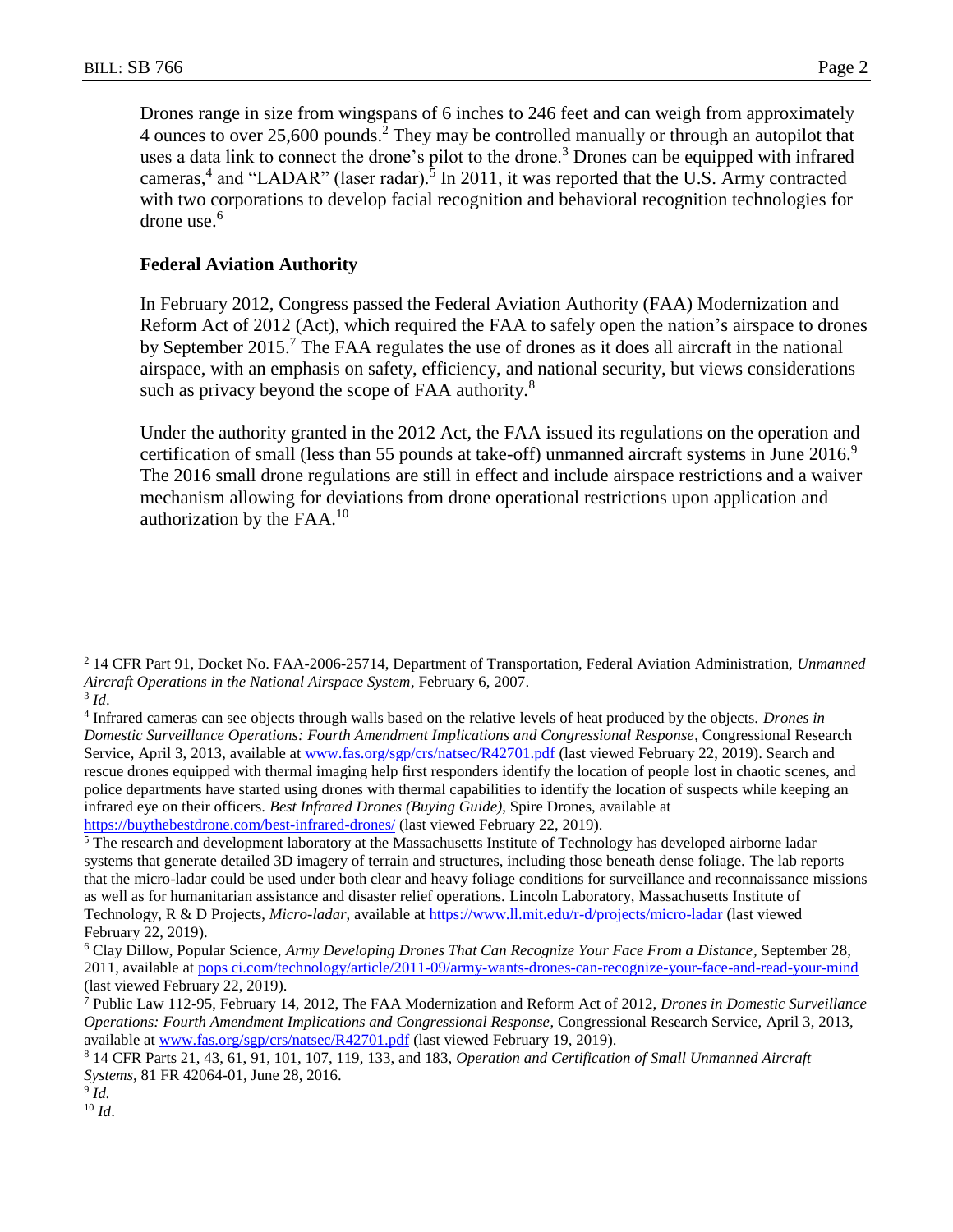## *FAA Drone Airspace Restrictions*

The FAA has designated generally restricted airspace including drone flight around and over sports stadiums and wildfires at specified times or under specified conditions. Drone operators must educate themselves on these restrictions prior to flying.<sup>11</sup>

## *FAA Drone Operational Restrictions*

The following are among the operational restrictions in the 2016 regulation:

- Small unmanned aircraft may not operate over any persons not directly participating in the operation, not under a covered structure, and not inside a covered stationary vehicle;<sup>12</sup>
- Maximum altitude of 400 feet above ground level (AGL) or, if higher than 400 feet AGL, remain within 400 feet of a structure; and
- Daylight-only operations or civil twilight (30 minutes before official sunrise to 30 minutes after official sunset, local time) with appropriate anti-collision lighting.<sup>13</sup>

Both the Lakeland Police Department and the Polk County Sheriff's Office have recently obtained waivers of the daylight-only operational restriction from the FAA.<sup>14</sup>

## *Proposed Rule*

The FAA announced a new proposed regulation for the use of drones on January 18, 2019.<sup>15</sup> The proposal appears to provide avenues that would allow drone operators to routinely fly over people and fly at night.<sup>16</sup>

The proposed regulation creates a risk-assessment model based upon the weight of the drone, and the design of the drone, with an eye toward any mitigation the drone design presents to prohibit serious injury or property damage should the drone make contact with a person or property on the ground.<sup>17</sup> The process of the FAA accepting public comment on the proposal, and then drafting a final regulation began on February 13, 2019.<sup>18</sup>

 $\overline{a}$ 

<sup>18</sup> *Id*.

<sup>11</sup> *See* FAA, Unmanned Aircraft Systems, *Airspace Restrictions,* available at

[https://www.faa.gov/uas/where\\_to\\_fly/airspace\\_restrictions/#wildfires](https://www.faa.gov/uas/where_to_fly/airspace_restrictions/#wildfires) (last viewed February 19, 2019).

 $12$  The term "over" refers to the flight of the small unmanned aircraft directly over any part of a person. For example, a small UAS that hovers directly over a person's head, shoulders, or extended arms or legs would be an operation over people. Similarly, if a person is lying down, for example at a beach, an operation over that person's torso or toes would also constitute an operation over people. An operation during which a small UAS flies over any part of any person, regardless of the dwell time, if any, over the person, would be an operation over people. 14 CFR Parts 21, 43, 61, 91, 101, 107, 119, 133, and 183, *Operation and Certification of Small Unmanned Aircraft Systems*, 81 FR 42064-01, June 28, 2016. <sup>13</sup> *Id*.

<sup>&</sup>lt;sup>14</sup> Certificates of Waiver 107W-2018-16741 (dated November 28, 2018) and 107W-2018-16274 (dated November 6, 2018); FAA, Unmanned Aircraft Systems, *Part 107 Waivers Issued*, available at

[https://www.faa.gov/uas/commercial\\_operators/part\\_107\\_waivers/waivers\\_issued/](https://www.faa.gov/uas/commercial_operators/part_107_waivers/waivers_issued/) (last viewed February 20 2019). <sup>15</sup> Department of Transportation, Office of the Secretary, FAA, 14 CFR Part 107, Notice of Proposed Rulemaking, *Operation of Small Unmanned Aircraft Systems over People*, Comments due on or before April 15, 2019, Federal Register, Vol 84, No. 30, February 13, 2019.

<sup>16</sup> *Id.*

<sup>17</sup> *Id.*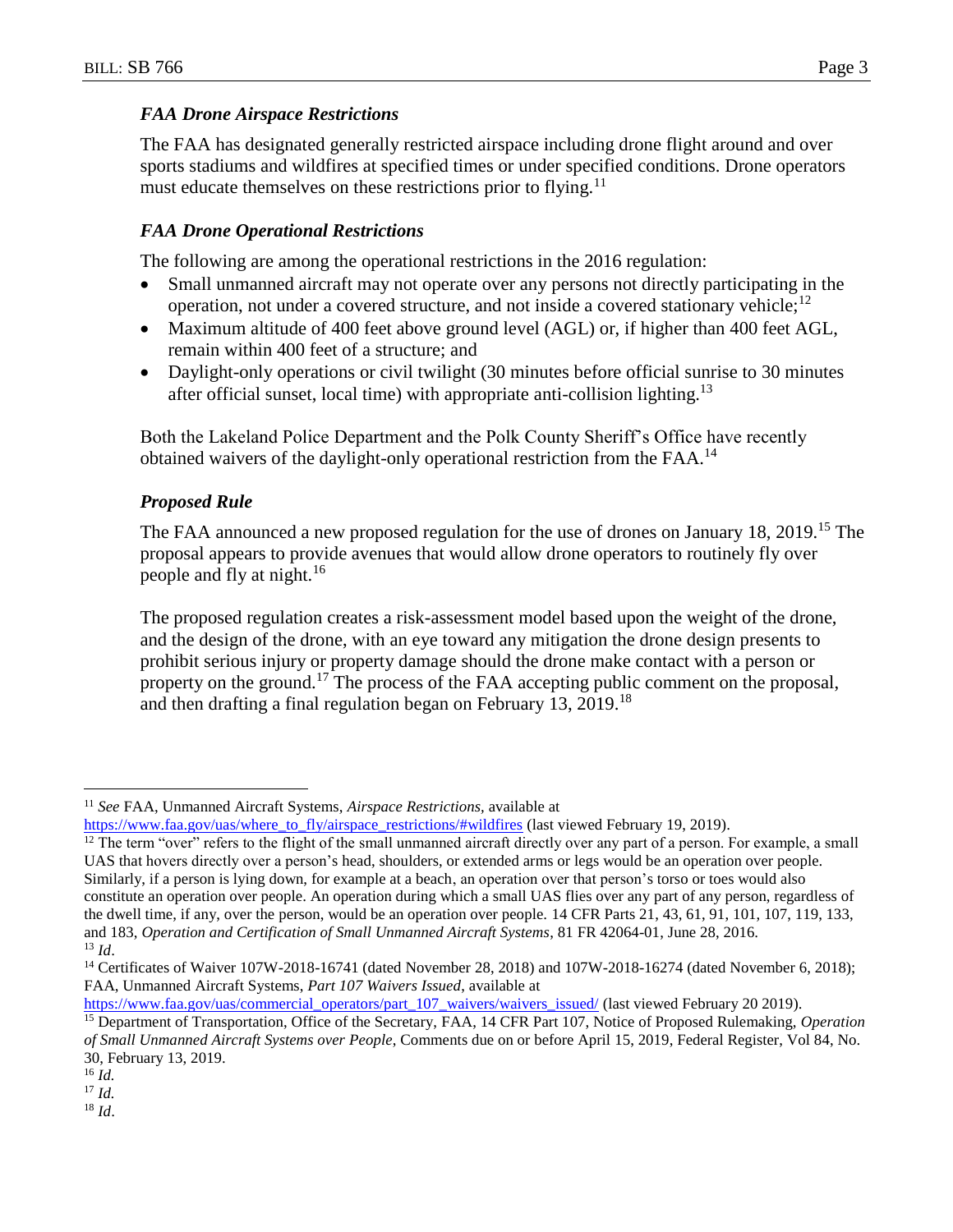## **Law Enforcement Use of Drones in Florida – Section 934.50, F.S.**

The Florida Sheriff's Association estimates that 12 sheriff's offices currently have drones.<sup>19</sup> Of the 139 police departments that responded to the question regarding whether their department has at least one drone, 32 said they do have a drone and 10 responded that they soon will have a  $drone<sup>20</sup>$ 

A law enforcement agency is defined in s. 934.50, F.S., as a lawfully established state or local public agency that is responsible for the prevention and detection of crime, local government code enforcement, and the enforcement of penal, traffic, regulatory, game, or controlled substance  $l$ aws.<sup>21</sup>

Section 934.50(3)(b), F.S., provides that a real property owner, tenant, occupant, invitee, or licensee of the property is presumed to have a reasonable expectation of privacy from drone surveillance<sup>22</sup> of the property or the owner, tenant, occupant, invitee, or licensee by another person, state agency,<sup>23</sup> or political subdivision,<sup>24</sup> if he or she cannot be seen by persons at ground level who are in a place they have a legal right to be.<sup>25</sup>

Section 934.50, F.S., prohibits law enforcement agencies from using a drone to gather evidence or other information, with certain exceptions.<sup>26</sup> Evidence obtained or collected by a law enforcement agency using a drone is not admissible in a criminal prosecution in any court of law in this state unless it is permitted under one of the statute's exceptions.<sup>27</sup> An aggrieved party may initiate a civil action against a law enforcement agency to obtain all appropriate relief in order to prevent or remedy a violation of s. 934.50, F.S.<sup>28</sup>

<sup>&</sup>lt;sup>19</sup> E-mail from Florida Sheriff's Association Deputy Executive Director of Operations dated January 28, 2019 (on file with the Senate Committee on Criminal Justice).

<sup>&</sup>lt;sup>20</sup> E-mail from Florida Police Chiefs Association Executive Director dated January 29, 2019 (on file with the Senate Committee on Criminal Justice).

<sup>&</sup>lt;sup>21</sup> Section 934.50(2)(d), F.S.

<sup>&</sup>lt;sup>22</sup> Surveillance is defined in. s.  $934.50(2)(e)$ , F.S.: With respect to an owner, tenant, occupant, invitee, or licensee of privately owned real property, the observation of such persons with sufficient visual clarity to be able to obtain information about their identity, habits, conduct, movements, or whereabouts; or with respect to privately owned real property, the observation of such property's physical improvements with sufficient visual clarity to be able to determine unique identifying features or its occupancy by one or more persons.

 $^{23}$  A state agency, as defined in s. 11.45, F.S., is a separate agency or unit of state government created or established by law and includes, but is not limited to, the following and the officers thereof: authority, board, branch, bureau, commission, department, division, institution, office, officer, or public corporation, as the case may be, except any such agency or unit within the legislative branch of state government other than the Florida Public Service Commission.

 $24$  A political subdivision is defined in s. 11.45, F.S., as a separate agency or unit of local government created or established by law and includes, but is not limited to, the following and the officers thereof: authority, board, branch, bureau, city, commission, consolidated government, county, department, district, institution, metropolitan government, municipality, office, officer, public corporation, town, or village.

<sup>25</sup> Section 934.50(3)(b), F.S. *See also* s. 934.50(5)(b)-(d) F.S., providing for compensatory damages, injunctive relief, attorney fees, and punitive damages for a violation of s. 934.50(3)(b), F.S.

<sup>&</sup>lt;sup>26</sup> Section 934.50(3)(a), F.S.

<sup>27</sup> Section 934.50(6), F.S.

<sup>&</sup>lt;sup>28</sup> Section 934.50(5)(a), F.S.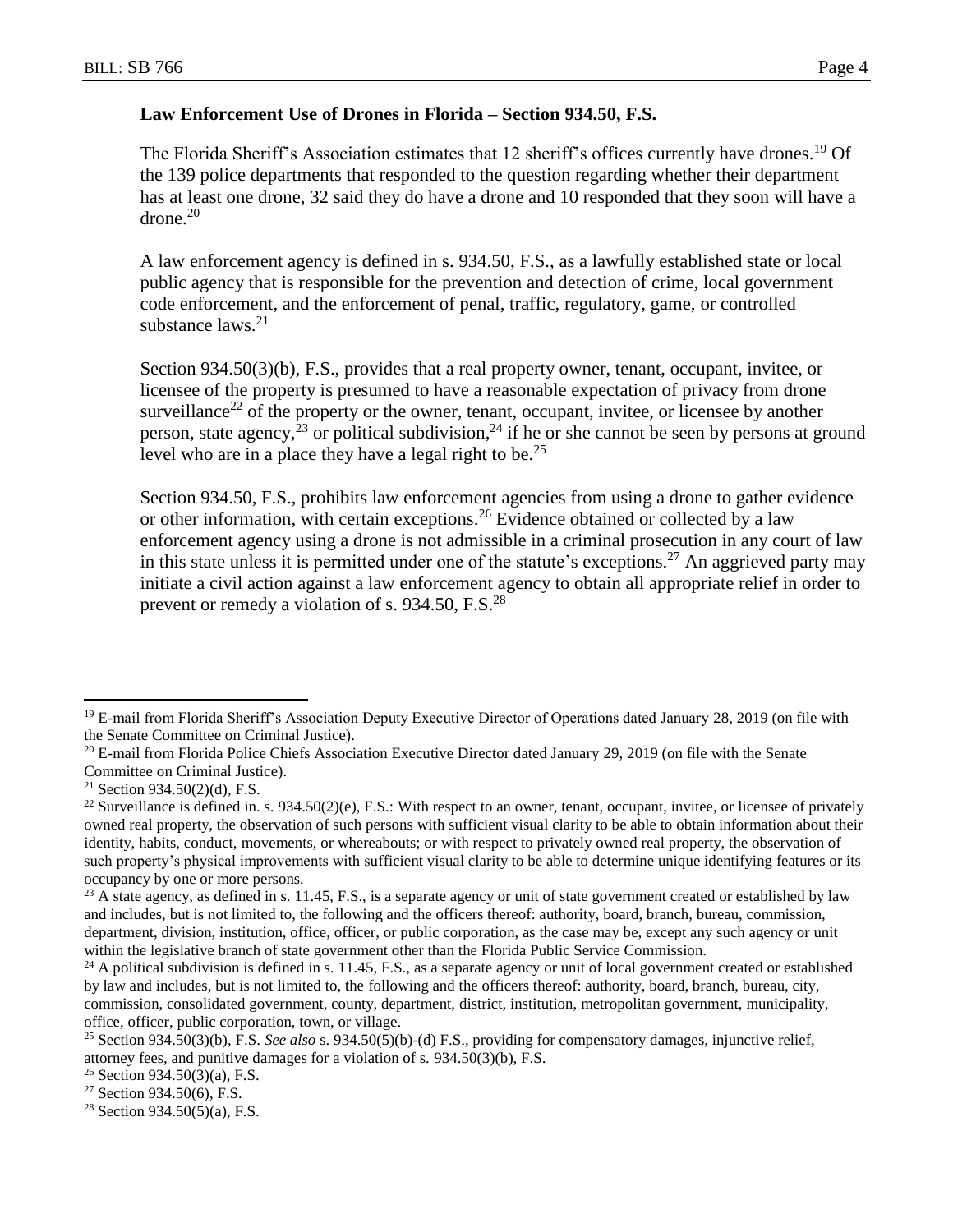$\overline{a}$ 

The exceptions for law enforcement agencies using drones to gather evidence and other information are as follows:

- The U.S. Secretary of Homeland Security determines that credible intelligence exists indicating a high risk of a terrorist attack by an individual or organization and the drone is used to counter the risk;
- The law enforcement agency first obtains a search warrant authorizing the use of a drone; or
- The law enforcement agency has reasonable suspicion that swift action is necessary to prevent imminent danger to life or serious damage to property, to forestall the imminent escape of a suspect or the destruction of evidence, or to achieve purposes including, but not limited to, facilitating the search for a missing person.<sup>29</sup>

## **Weaponized Drones Prohibited in Florida**

In Florida, s. 330.411, F.S., prohibits a person from possessing or operating an unmanned aircraft or unmanned aircraft system as defined in s. 330.41, F.S., with an attached weapon, firearm, explosive, destructive device, or ammunition as defined in s. 790.001, F.S.<sup>30</sup> North Dakota is the only state that allows law enforcement agencies to utilize weaponized drones. The weapons are limited to the non-lethal variety such as tear gas, rubber bullets, beanbags, pepper spray, and tasers. 31

## **Use of Drones for Law Enforcement Investigations**

Several jurisdictions outside Florida, including the Massachusetts State Police and the Lake County Police in Illinois, are reported to be using drones to assist in more efficient and timely traffic crash investigations.<sup>32</sup> The North Carolina Department of Transportation and North Carolina State Highway Patrol demonstrated in a research project that some advantages to using drones in traffic crash investigations include faster processing and clearing of the scene and opening the road to traffic flow more quickly than traditional evidence-gathering methods.<sup>33</sup>

 $29$  Section 934.50(4)(a)-(c), F.S. There are additional exceptions to the prohibition on the use of drones that are not law enforcement agency related. These exceptions can be found in s. 934.50(4)(d)-(j), F.S.

 $30$  Section 330.41(2)(c), F.S., defines an unmanned aircraft system as a drone and its associated elements, including communication links and the components used to control the drone which are required for the pilot in command to operate the drone safely and efficiently. Section 330.41(2)(b), F.S., specifies that drone has the same meaning as s. 934.50(2), F.S. <sup>31</sup> North Dakota House Bill 1328 (2015), available at [https://www.legis.nd.gov/assembly/64-2015/documents/15-0259-](https://www.legis.nd.gov/assembly/64-2015/documents/15-0259-05000.pdf?20150501154934) [05000.pdf?20150501154934](https://www.legis.nd.gov/assembly/64-2015/documents/15-0259-05000.pdf?20150501154934) (last viewed February 19, 2019).

<sup>&</sup>lt;sup>32</sup> How drones help Lake County police investigate crashes, get roads open faster, Daily Herald, May 7, 2017, available at <http://www.dailyherald.com/news/20170506/how-drones-help-lake-county-police-investigate-crashes-get-roads-open-faster> (last viewed February 18, 2019).

<sup>&</sup>lt;sup>33</sup> "Research shows that documenting a collision scene using photogrammetry and UAS can be advantageous, especially in terms of speed and cost. With a combination of advanced imaging software and the latest UAS technology, we find that the North Carolina State Highway Patrol (NCSHP) can rapidly map collision scenes and simultaneously gather more information than legacy technologies. Indeed, large scenes can be documented in less than 30 minutes." *Collision Scene Reconstruction & Investigation Using Unmanned Aircraft Systems*, Division of Aviation, UAS Program Office, N.C. Department of Transportation, August 2017, available at [https://www.ncdot.gov/divisions/aviation/Documents/ncshp-uas-mapping](https://www.ncdot.gov/divisions/aviation/Documents/ncshp-uas-mapping-study.pdf)[study.pdf](https://www.ncdot.gov/divisions/aviation/Documents/ncshp-uas-mapping-study.pdf) (last viewed February 18, 2019).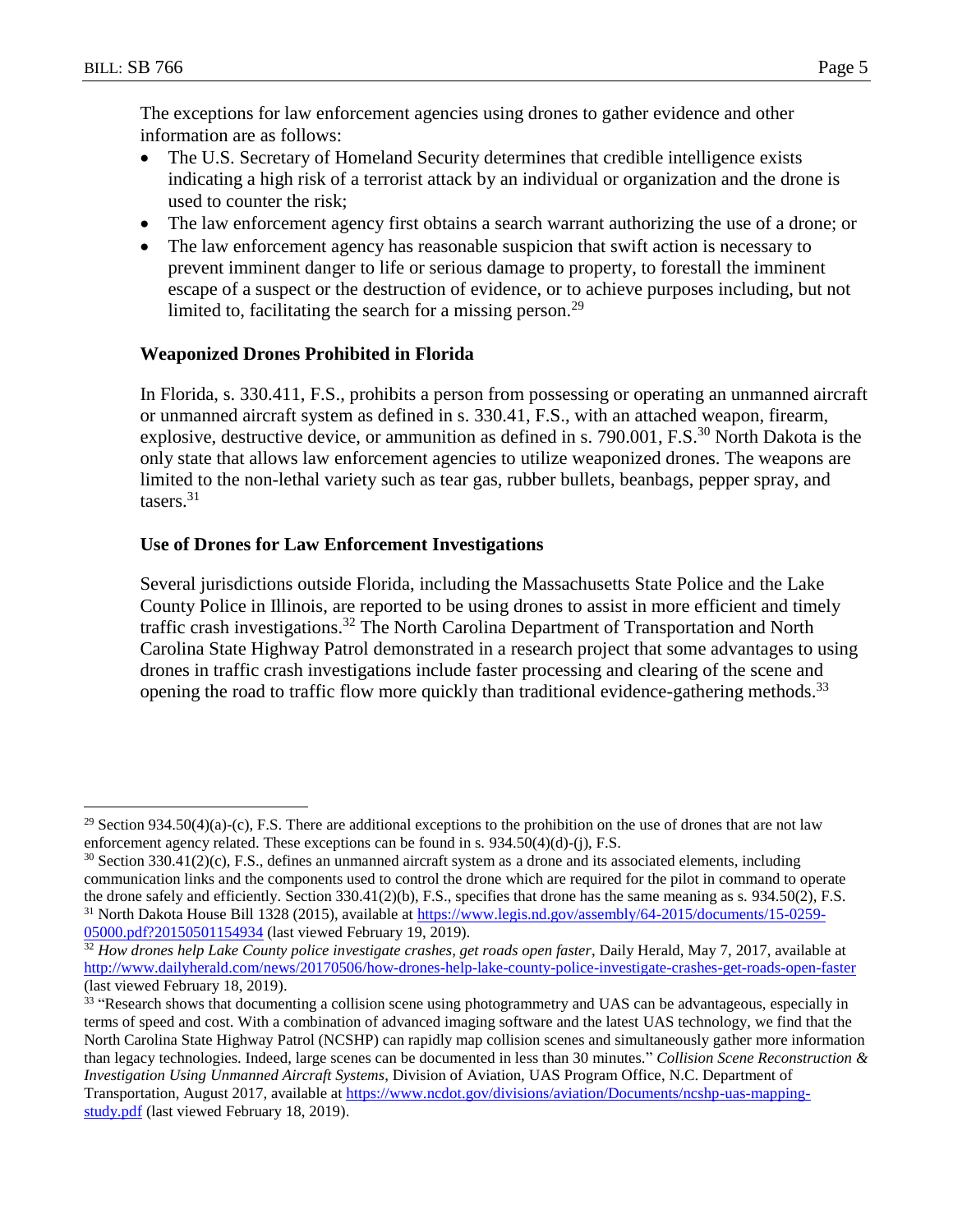In addition to quickly and efficiently clearing traffic crash scenes, drone technology has enhanced crime scene documentation using a process called orthomosaic photography that can recreate a crime scene in 3-D.<sup>34</sup>

Drones can also be used by law enforcement to more efficiently do jobs such as searching for evidence. For example, the San Bernardino Police Department used a drone to successfully search a large field for a gun thrown by a suspect who was being pursued.<sup>35</sup> The San Bernardino police chief emphasized the cost benefit in deploying a drone versus assembling a team to look for the gun in that situation.<sup>36</sup>

#### **Tactical Uses for Drones**

Some have suggested that drones could be used to gain a tactical advantage in active shooter situations like that which occurred in Las Vegas in 2017 at the outdoor music festival at which 58 people were killed and more than 500 injured.<sup>37</sup> For example, Brian Levin, director of The Center for the Study of Hate and Extremism at California State University-San Bernardino opines that a "drone could have provided real-time intelligence and surveillance to what's going on" during the Las Vegas incident.<sup>38</sup> In an article written for the International Journal of Aviation, Aeronautics, and Aerospace, Ryan Wallace and Jon Loffi, analyzed the law enforcement response to the Las Vegas shooting, concluding that had a drone been accessible to the Las Vegas Police it may have provided life-saving reconnaissance and shooter distraction.<sup>39</sup>

## **Crowd Control and Monitoring for Public Safety**

According to a December 2017 news article, the Las Vegas Police Department planned to use drones to monitor New Year's Eve revelers on the Strip on December 31, 2017. The department decided to use drones to monitor crowds from an aerial view, which would help police better position barricades and other pedestrian control devices. Additionally, the department intended to use the drones to identify suspicious packages, track any unusual activity, and check hotel

<sup>&</sup>lt;sup>34</sup> Mesa County, Colorado, Sheriff's Office unmanned aircraft program director, Ben Miller, envisions the 3-D crime scene preservation technique as a real aid in cold cases. The Huffington Post, Michelle Fredrickson, *Drones Add a New Dimension to Crime Scene Investigations*, October 24, 2014 (updated December 6, 2017), available at

[https://www.huffingtonpost.com/pro-journo/drones-add-a-new-dimensio\\_b\\_6033392.html](https://www.huffingtonpost.com/pro-journo/drones-add-a-new-dimensio_b_6033392.html) (last viewed February 19, 2019). <sup>35</sup> National Police Foundation, Jarrod Burguan, San Bernardino Police Chief, *Drones help augment a police department's capabilities to fight crime*, available at [https://www.policefoundation.org/drones-help-augment-a-police-departments](https://www.policefoundation.org/drones-help-augment-a-police-departments-capabilities-to-fight-crime/)[capabilities-to-fight-crime/](https://www.policefoundation.org/drones-help-augment-a-police-departments-capabilities-to-fight-crime/) (last viewed February 20, 2019).

<sup>36</sup> *Id*.

<sup>37</sup> Las Vegas Review-Journal, Nicole Raz, *Las Vegas police drones will monitor New Year's Eve crowds*, December 27, 2017, available at [https://www.reviewjournal.com/entertainment/new-years-eve-in-vegas/las-vegas-police-drones-will](https://www.reviewjournal.com/entertainment/new-years-eve-in-vegas/las-vegas-police-drones-will-monitor-new-years-eve-crowds/)[monitor-new-years-eve-crowds/](https://www.reviewjournal.com/entertainment/new-years-eve-in-vegas/las-vegas-police-drones-will-monitor-new-years-eve-crowds/) (last viewed February 20, 2019).

<sup>38</sup> *Id*. S*ee* also Wallace, Ryan and Loffi, Jon, *How Law Enforcement Unmanned Aircraft Systems (UAS) Could Improve Tactical Response to Active Shooter Situations: The Case of the 2017 Las Vegas Shooting*, Vol. 4, Article 7, International Journal of Aviation, Aeronautics, and Aerospace, October 9, 2017, available at

[https://commons.erau.edu/cgi/viewcontent.cgi?referer=https://scholar.google.com/&httpsredir=1&article=1198&context=ijaa](https://commons.erau.edu/cgi/viewcontent.cgi?referer=https://scholar.google.com/&httpsredir=1&article=1198&context=ijaaa) (last viewed February 20, 2019).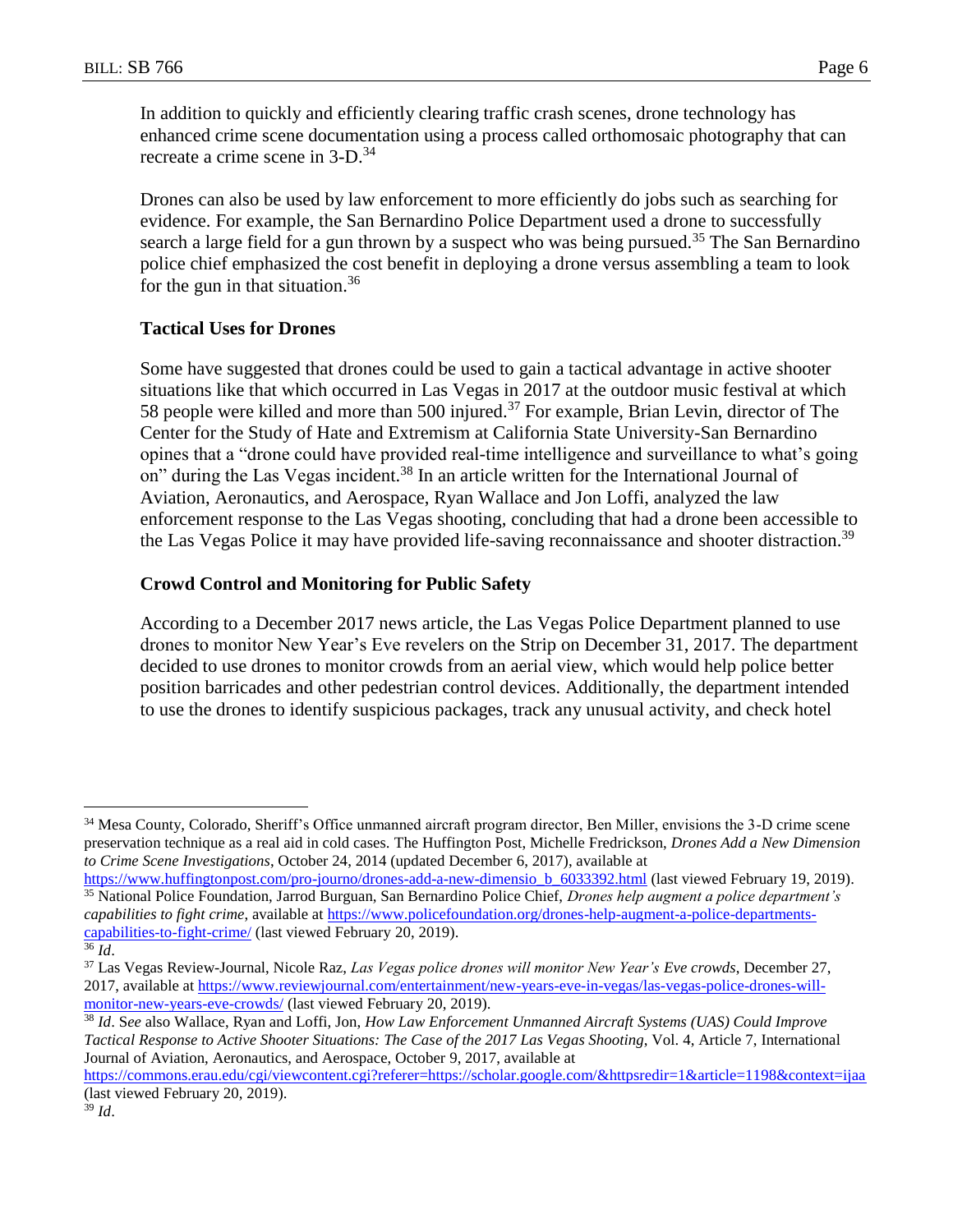$\overline{a}$ 

windows to try to detect anyone who might try to recreate the mass shooting incident that occurred in the city just a few months earlier.<sup>40</sup>

Likewise, New York City had planned to have a camera-equipped drone in the sky during the 2018 New Year's Eve celebration, but "relegated to a cordoned-off area and tethered to a building" to prevent injury should the drone fall. Inclement weather prevented the drone operation.<sup>41</sup>

As stated above, the FAA, which regulates the use of drones and other aircraft in the national airspace, has restricted drone flight over persons, however at least one local governmental authority has recently had that restriction waived by the  $FAA<sup>42</sup>$  The same model drone (Vantage Robotics Snap) was used by CNN to obtain a waiver from the FAA due to the safety features of the drone, which has the ability to break apart upon impact.<sup>43</sup>

#### **Other Governmental Functions for Drones**

Drones are becoming useful for governmental functions outside policing. For example, the Daytona Beach Police Department utilized its drones to document the state of the city's infrastructure immediately before and after Hurricane Irma came through in September 2017 to provide the Federal Emergency Management Agency with the proof necessary to obtain funding for rebuilding. Additionally, the department was able to aid first responders in navigating the fastest and safest routes to those in need of aid by providing a birds-eye view to downed power lines, unstable infrastructure, and blocked roads in the wake of the storm.<sup>44</sup>

In Brevard County, Fire Rescue personnel have been trained to test for the FAA drone pilot certification so they can conduct search-and-rescue operations, ocean rescue, map brush fires, and examine burning buildings to identify safe entry points for firefighters using drones.<sup>45</sup>

Although it does not currently use drones, the Florida Department of Agriculture and Consumer Services suggests that using a drone would be helpful in conducting timber assessments after a

<sup>40</sup> Las Vegas Review-Journal, Nicole Raz, *Las Vegas police drones will monitor New Year's Eve crowds*, December 27, 2017, available at [https://www.reviewjournal.com/entertainment/new-years-eve-in-vegas/las-vegas-police-drones-will](https://www.reviewjournal.com/entertainment/new-years-eve-in-vegas/las-vegas-police-drones-will-monitor-new-years-eve-crowds/)[monitor-new-years-eve-crowds/](https://www.reviewjournal.com/entertainment/new-years-eve-in-vegas/las-vegas-police-drones-will-monitor-new-years-eve-crowds/) (last viewed February 20, 2019).

<sup>41</sup> The Washington Post, Peter Holley, *The NYPD planned to use drones during Times Square New Year's Eve celebration. Then it started raining,* December 31, 2018, available at [https://www.washingtonpost.com/technology/2018/12/31/nypds](https://www.washingtonpost.com/technology/2018/12/31/nypds-latest-tool-keeping-times-square-revelers-safe-remote-controlled-drone/?utm_term=.1a63123ba637)[latest-tool-keeping-times-square-revelers-safe-remote-controlled-drone/?utm\\_term=.1a63123ba637](https://www.washingtonpost.com/technology/2018/12/31/nypds-latest-tool-keeping-times-square-revelers-safe-remote-controlled-drone/?utm_term=.1a63123ba637) (last viewed February 20, 2019).

<sup>42</sup> *See* the section of the Bill Analysis on the FAA below; *see also* Vantage Robotics News, *Snap Gets FAA Waiver with Rutherford County, Tennessee*, November 19, 2018, available at https://vantagerobotics.(last viewed com/news/snap-getsfaa-waiver-rutherford-county-tennessee (last viewed February 20, 2019).

<sup>43</sup> IEEE Spectrum, David Schneider, *CNN Uses Vantage Robotics' Snap Drone to Win FAA Fly-Over-People Waiver*, October 19, 2018, available at [https://spectrum.ieee.org/automaton/robotics/drones/cnn-uses-vantage-robotics-snap-drone-to](https://spectrum.ieee.org/automaton/robotics/drones/cnn-uses-vantage-robotics-snap-drone-to-win-faa-fly-over-people-waiver)[win-faa-fly-over-people-waiver](https://spectrum.ieee.org/automaton/robotics/drones/cnn-uses-vantage-robotics-snap-drone-to-win-faa-fly-over-people-waiver) (last viewed February 20, 2019).

<sup>44</sup> In Public Safety, PoliceOne.com, Jinnie Chua, *Why drones should be part of every PD's disaster response plan*, February 22, 2018, available at [https://www.policeone.com/2018-guide-drones/articles/471474006-Why-drones-should-be-part-of](https://www.policeone.com/2018-guide-drones/articles/471474006-Why-drones-should-be-part-of-every-PDs-disaster-response-plan/)[every-PDs-disaster-response-plan/](https://www.policeone.com/2018-guide-drones/articles/471474006-Why-drones-should-be-part-of-every-PDs-disaster-response-plan/) (last viewed February 20, 2019).

<sup>45</sup> Florida Today, Rick Neale, *Florida Tech drone training takes flight for Brevard County firefighters, lifeguards*, November 30, 2018, available at [https://www.floridatoday.com/story/news/2018/11/30/florida-tech-drone-training-takes](https://www.floridatoday.com/story/news/2018/11/30/florida-tech-drone-training-takes-flight-brevard-firefighters/2140086002/)[flight-brevard-firefighters/2140086002/](https://www.floridatoday.com/story/news/2018/11/30/florida-tech-drone-training-takes-flight-brevard-firefighters/2140086002/) (last viewed February 20, 2019).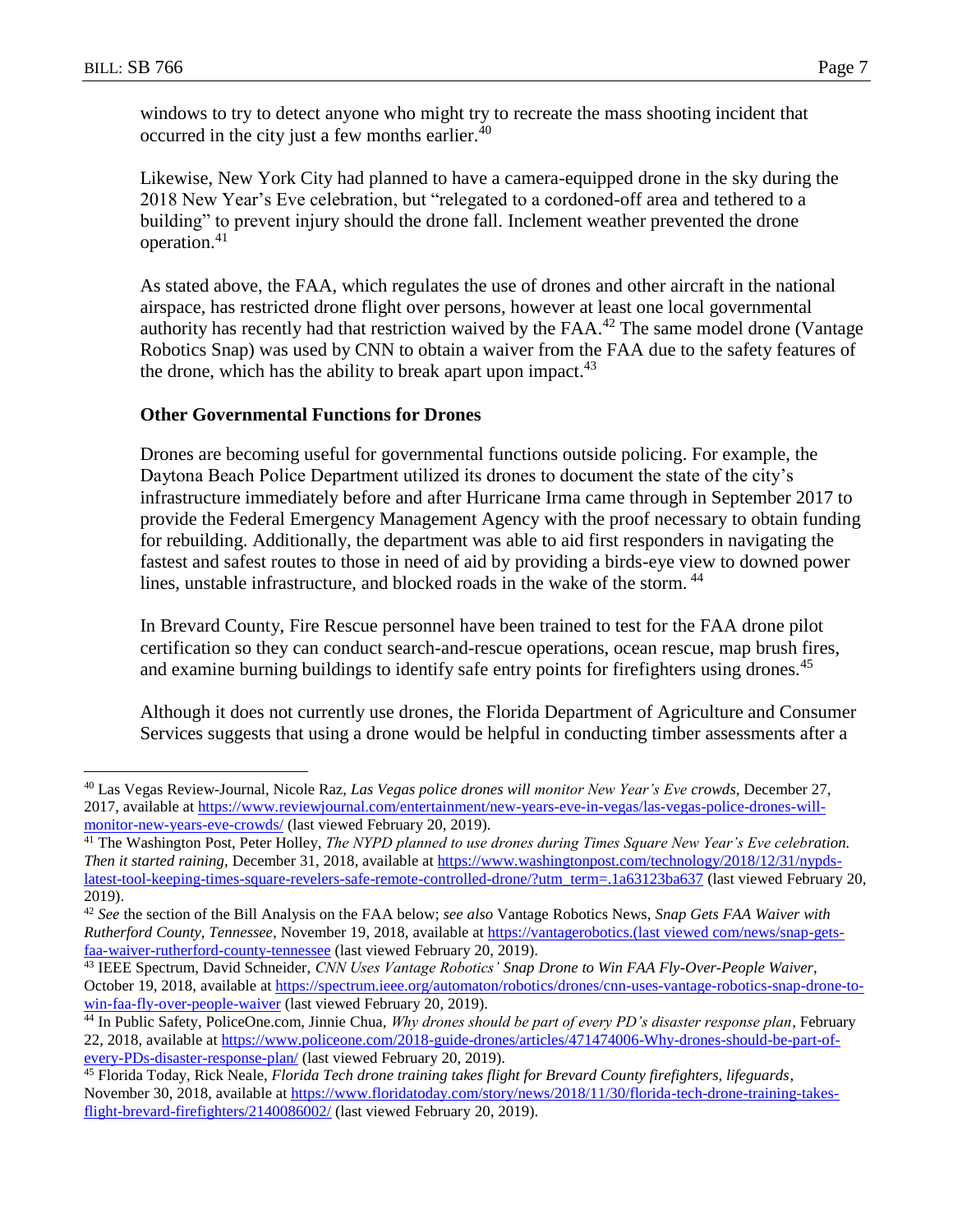wildfire goes through an area and for land management purposes such as prescribed burning, timber stand mapping, and insect and disease monitoring. A drone could also be used by the department to pinpoint areas that need to be further evaluated by field personnel for both timber stand work and insect and disease evaluations. Utilizing a drone over such large tracts of land could reduce potential physical impacts for working around threatened and endangered species by allowing the department to work remotely with the drone thus reducing disturbance to the endangered species.<sup>46</sup>

# **III. Effect of Proposed Changes:**

The bill amends s. 934.50(4), F.S., to add exceptions to the current prohibition against certain uses of drones.

The bill provides that s. 934.50, F.S., does not prohibit the use of a drone:

- To assist a law enforcement agency in crowd control or traffic management; and
- To facilitate a law enforcement agency's collection of evidence at a crime scene or traffic crash scene.

The bill also provides that s. 934.50, F.S., does not prohibit the use of a drone by a state agency or political subdivision for:

- The assessment of damage due to a flood, wildfire, or natural disaster; or
- Land management.

The terms law enforcement agency, state agency, and political subdivision as used in s. 934.50, F.S., are currently defined in s. 934.50(2)(d), F.S., and s. 934.50(3)(b), F.S., (by cross-reference to s. 11.45, F.S.). The bill does not define any of the other terms used in the new exceptions.

The bill is effective July 1, 2019.

#### **IV. Constitutional Issues:**

A. Municipality/County Mandates Restrictions:

None.

B. Public Records/Open Meetings Issues:

None.

C. Trust Funds Restrictions:

None.

<sup>46</sup> Florida Department of Agriculture and Consumer Services, Agency Bill Analysis, February 11, 2019, (on file with the Senate Committee on Criminal Justice).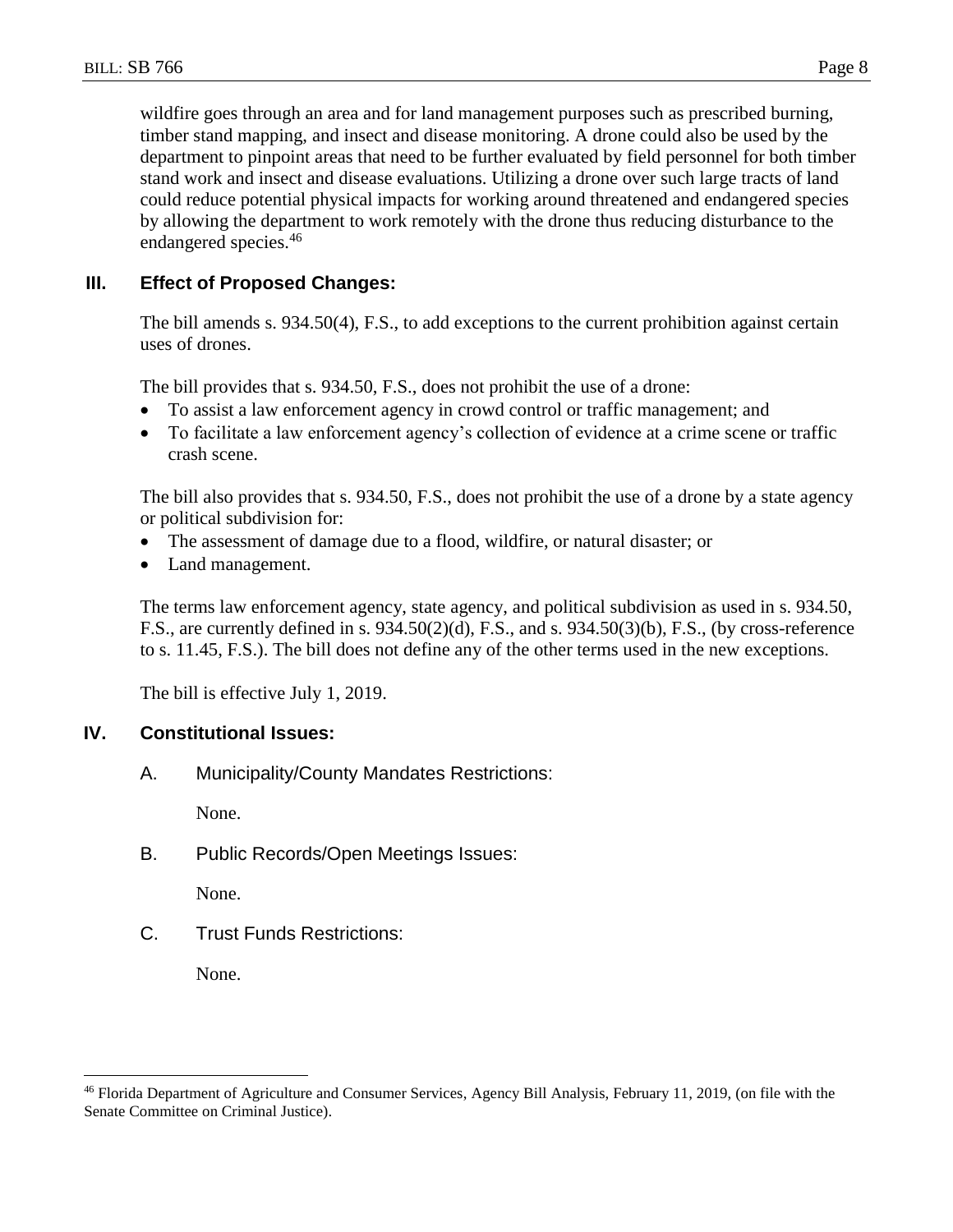### D. State Tax or Fee Increases:

None.

E. Other Constitutional Issues:

## **Privacy**

Although it is generally understood that a person does not currently have a reasonable expectation of privacy under the circumstances set forth in the bill, with the evolution of technology as it relates to intrusion into a person's privacy interests, the law applying the Fourth Amendment to the U.S. Constitution, too, may evolve.<sup>47</sup>

#### **Preemption**

The regulation of the national airspace and the aircraft that occupy it is a federal matter.<sup>48</sup> The FAA Chief Counsel issued a document in 2015 about state and local regulation of drones in which he said that state and local restrictions affecting UAS operations should be consistent with the extensive federal statutory and regulatory framework in order to "ensure the maintenance of a safe and sound air transportation system and of navigable airspace free from inconsistent restrictions."<sup>49</sup> However, given the Chief Counsel's acknowledgement that "laws traditionally related to state and local police power – including land use, zoning, privacy, trespass, and law enforcement operations – generally are not subject to federal regulation<sup>50</sup> it appears that the bill would not be an encroachment into an area exclusively regulated by the federal government.

## **V. Fiscal Impact Statement:**

A. Tax/Fee Issues:

None.

B. Private Sector Impact:

None.

<sup>&</sup>lt;sup>47</sup> The Fourth Amendment to the U.S. Constitution protects persons from unreasonable searches and seizures by the government. U.S. Const. amend. IV. *See Katz v. United States*, 389 U.S. 347 (1967) finding there is no reasonable expectation of privacy in the public view. *See also Carpenter v. United States*, 138 S.Ct. 2206 (2018) a recent Fourth Amendment case finding a reasonable expectation of privacy in historical cell phone location records.

<sup>&</sup>lt;sup>48</sup> Congress has vested the FAA with authority to regulate the areas of airspace use, management and efficiency, air traffic control, safety, navigational facilities, and aircraft noise at its source. 49 U.S.C. ss. 40103, 44502, and 44701-44735.

<sup>49</sup> FAA, Office of the Chief Counsel, *State and Local Regulation of Unmanned Aircraft Systems (UAS) Fact Sheet*, December 17, 2015, available at [https://www.faa.gov/uas/resources/policy\\_library/media/UAS\\_Fact\\_Sheet\\_Final.pdf](https://www.faa.gov/uas/resources/policy_library/media/UAS_Fact_Sheet_Final.pdf) (last viewed February 4, 2019).

<sup>50</sup> *Id*., citing *Skysign International, Inc. v. City and County of Honolulu*, 276 F.3d 1109, 1115 (9th Cir. 2002).